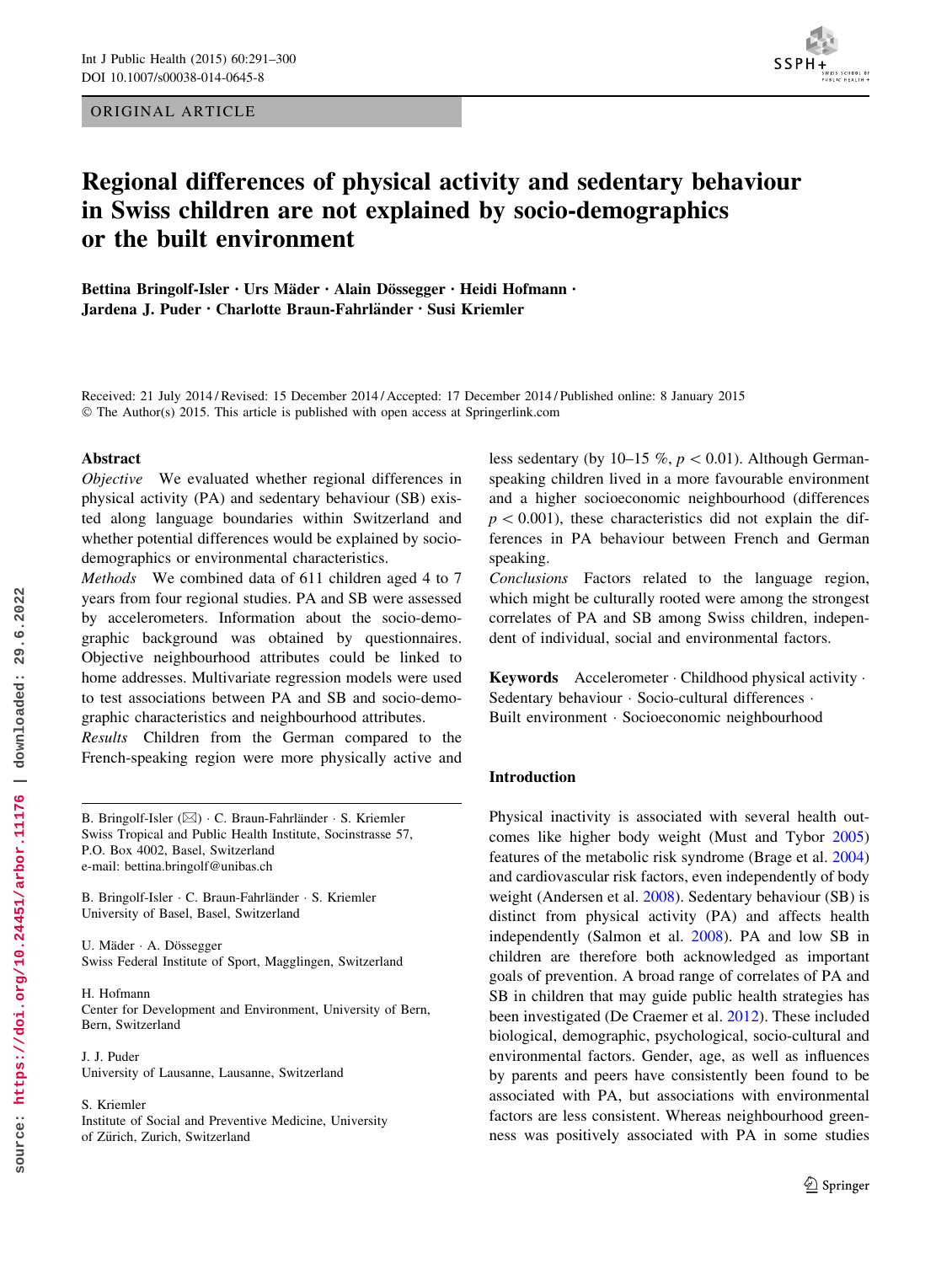(Grigsby-Toussaint et al. 2011; Roemmich et al. 2006), no such association was found in others (Lovasi et al. 2011). Positive associations with PA were also found for housing density (Roemmich et al. 2006) and land use mix (Lovasi et al. 2011). For the Swiss context, a recently published study found that more green was significantly associated with PA and SB in 4–10-year-old children (Bringolf-Isler et al. 2014). The same study suggested that the physical environment may interact with the socioeconomic neighbourhood.

Pronounced differences in self-reported PA and SB in children and young adults have been found in studies which examined regional influences across countries (Guthold et al. 2010). Yet, results from studies using objective measures such as accelerometers, which more reliably measure PA and SB in children (Chinapaw et al. 2010), were mixed (Riddoch et al. 2004; Verloigne et al. 2012) and differences existed even within countries (Burgi et al. 2010). To our knowledge for preschool children, no cross-country comparisons in objectively PA exist but in a pooled analysis of preschool children country differences in weight status were found (van Stralen et al. 2012). Regional differences in PA may be due to varying social environments, culturally related health beliefs, social capital, diverging built environments within which individual behaviour occurs, or differing sports and PA policies. As cross-country comparisons are hardly able to disentangle these factors, the present study focussed on regional differences between language boundaries in PA and SB levels within a single country. Switzerland is unique in encompassing different language and cultural regions within the same national political and administrative framework.

The present study aimed to evaluate (a) whether regional differences in PA and SB among children existed along the French/German language boundaries in Switzerland and whether (b) potential differences could be explained by differing patterns of personal, social or environmental characteristics.

### Methods

#### Study population and setting

Four regional studies (Bringolf-Isler et al. 2009; Gehring et al. 2008; Niederer et al. 2009; Zahner et al. 2006) conducted between 2005 and 2009 among 4- to 7-year-old Swiss children using Actigraph accelerometers to assess PA have been combined into a single database. All data derived from observational studies (Bringolf-Isler et al. 2009; Gehring et al. 2008) or from baseline measures of intervention studies (Niederer et al. 2009; Zahner et al. 2006), and the selection of the respondents was comparable. Two studies included both children from the German and the French-speaking part of Switzerland (Bringolf-Isler et al. 2009; Niederer et al. 2009) and two included only children from the German-speaking part (Gehring et al. 2008; Zahner et al. 2006). To be included into this data pool raw accelerometer data, demographic information and an exact home address had to be available. A total of 800 children provided such data. Personal and social characteristics were obtained from parental questionnaires. The individual studies had been approved by the respective regional ethic committees (ethical committees of Aargau, Basel, Bern and St. Gallen). All participants or their parents gave written consent or assent for their participation.

### Personal characteristics

Information on personal characteristics was taken from the questionnaires. Low parental education was defined as none of the parents having compulsory education without further professional training and was contrasted to medium (2–4 year of apprenticeship) and high education (college or university). Nationality was subdivided into Swiss and non-Swiss (i.e. at least one parent with a non-Swiss nationality), language region distinguished between the German- and French-speaking part of the country, and number of siblings was divided into none, one, or two or more siblings. Mother's employment was dichotomized into having an external job versus being a housewife. Height and weight were measured at school in three studies (Gehring et al. 2008; Niederer et al. 2009; Zahner et al. 2006) and reported by parental questionnaires in one study (Bringolf-Isler et al. 2009). In 45 children of the latter study, height and weight were assessed by parental questionnaire and simultaneously measured at school. A high correlation between reported and measured weight and height (both  $r = 0.95$ ) and small mean deviances  $(-0.07 \text{ kg and } -0.8 \text{ cm})$  was observed, allowing to combine the data. Overweight was defined according to the International Obesity Task Force (Cole et al. 2000). Season of data collection was defined as spring/summer (April to September) or autumn/winter (October to March).

### Accelerometer measures

All studies included used Actigraph accelerometers (models AM7164, GT1M or GT3X, Shalimar, Florida, USA) to measure physical activity. AM7164 and GT1M measure uni-dimensional and GT3X three-dimensional accelerations of the body. Accelerations are converted into arbitrary units (i.e. counts) over a predefined time period (epoch time). As the epoch times varied from 15 to 60 s among the four studies, all measures were re-integrated to an epoch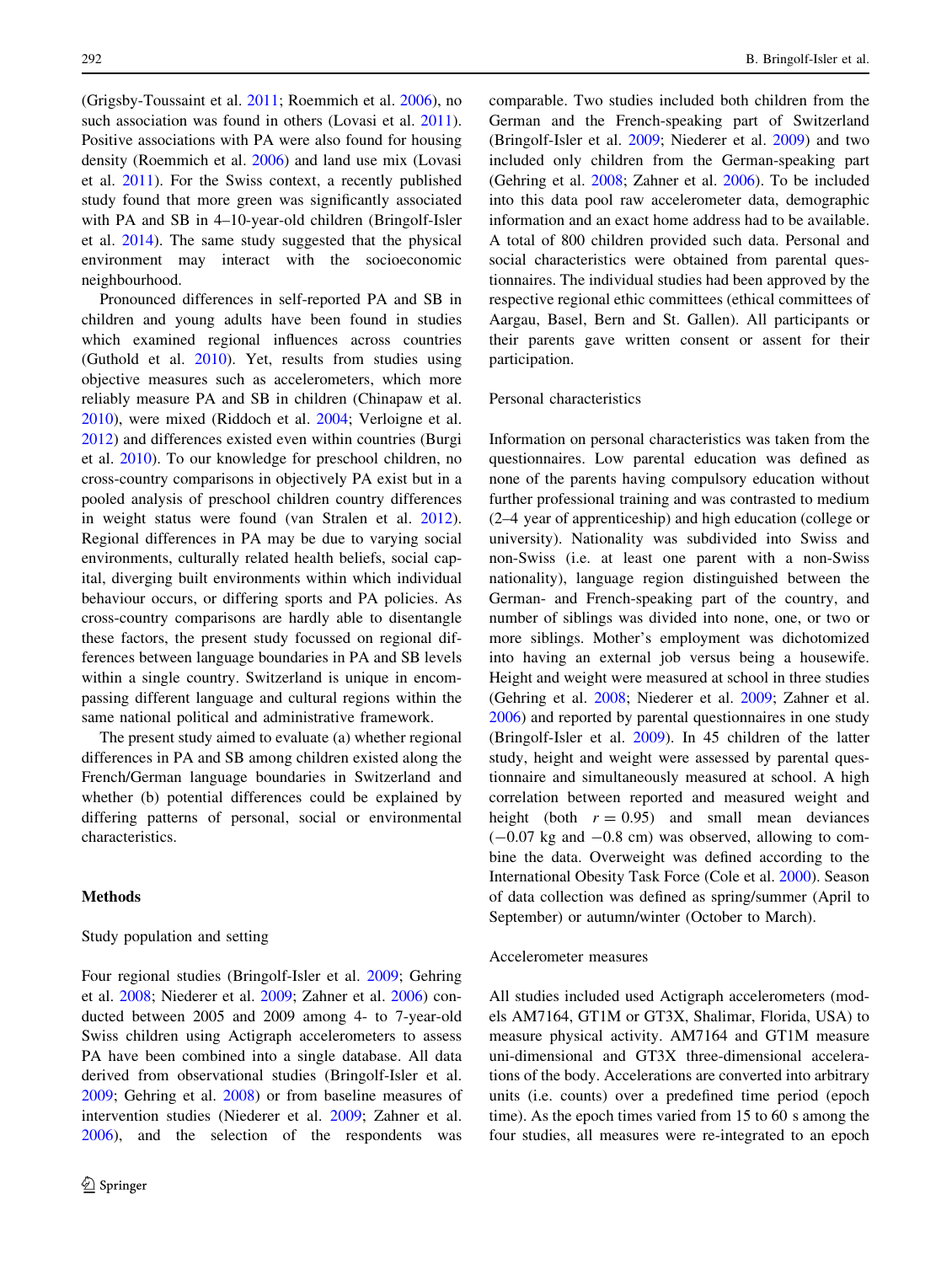time of 60 s using the software ActiLife (ActiLife version 4.9). The data reduction was conducted using the software MeterPlus (MeterPlus, version 4.2). Non-wearing time was defined as a period of 20 min of consecutive zero counts. Children were instructed to wear the accelerometers tightly fixed around the waist. Except for one study (Zahner et al. 2006) the accelerometers were not worn during sleeping hours. All accelerometers were removed for water activities. Children were included in the study if they accumulated at least two weekdays and one weekend day with at least 10 h of wearing time. Age-dependant cut-offs (Freedson et al. 2005) were used to define moderate-tovigorous physical activity (MVPA), while SB was defined as an intensity of less than 100 counts per minute (cpm) (Trost et al. 2011).

#### Environmental factors

Environmental data could be linked to valid addresses through the geographic information system (GIS) ArcGis (ESRI 2011), census data (Bundesamt für Statistik 2009), and land use statistics (Bundesamt für Statistik 2009). All environmental data could be matched close to the time point of data collection. The selection of the environmental variables was based on previous analyses (Bringolf-Isler et al. 2014; Grasser et al. 2013). SwissTopo Vector25 (version 2008) calculated in ArcGIS10 (ESRI 2011. ArcGis Desktop: Release 10) was used to calculate the length of main street segments within 200 metres (m), around the place of residence (main street density) and the number of cul de sacs and intersections within 500 m around the place of residence. Information about population density, building density, mixed land use and the number of schoolchildren living within the neighbourhood was based on census data. These data were available per hectare (ha) and were summed up to  $3 \times 3$  ha around the place of residence to correspond to a maximum buffer of 200 m. To compute a mixed land use, score buildings within a buffer of 200 m were categorized as residential, recreational, retail, office or institutional (Bringolf-Isler et al. 2014). A sum of each building category present in the buffer was calculated, resulting in a score ranging from 1 to 5. A score of 1 denotes residential only, while a score of 5 indicates a high land use mix. Information on green spaces (parks, play grounds and meadows) and wooded areas was based on land use statistics, which differentiate between 72 types of land use per hectare. The number of hectares of green spaces and of wooded areas was calculated for the near neighbourhood  $(3 \times 3$  ha). The characterization of the socioeconomic neighbourhood was based on the Swiss neighbourhood index of socioeconomic position (Swiss-SEP) (Panczak et al. 2012). The index is composed of the median rent per square metre, the proportion of households headed by a person with a primary education or less, the proportion of households headed by a person in manual or unskilled occupation and the mean number of persons per room. The neighbourhood boundaries for each building were defined by the road network connectivity resulting in one buffer per child. The Swiss-SEP score is divided into deciles, 1 representing the lowest socioeconomic decile and 10 the highest. Definitions and units of the neighbourhood attributes are presented in Table 2.

#### Statistical analyses

Values are reported as means and standard deviations for continuous variables and percentages for categorical variables. Descriptive analyses of personal characteristics and neighbourhood attributes were performed for the whole sample and stratified by language region. Differences by regions were tested using Chi2- or Kruskal–Wallis-test.

Initially, a basic regression model (model 1) adjusted for sex, age, accelerometer type, season and study cluster (individual study included in the data pool) was used to test the respective associations between total PA (in cpm), %-MVPA and %-SB (defined as MVPA and sedentary behaviour per measuring time), and individual sociodemographic characteristics and neighbourhood attributes. As the distribution of the residuals was skewed, standard errors of the regression estimates were determined using a bootstrap with 1000 replications. Although measures of the vertical axis of AM7164, GT1M and GT3X devices are reported to be comparable in older youth and adults (Hanggi et al. 2013; Kozey et al. 2010), the accelerometer type was included as a covariate to exclude bias.

Second, to evaluate whether socio-demographic factors that were significantly associated with TPA %-MVPA or %-SB in model 1, or overweight would explain the association between language region and PA measures, these characteristics were additionally included in the regression models (model 2). Thirdly, environmental characteristics which differed between the two language regions were added to the models 2 resulting in the fully adjusted model 3.

In addition, interactions by language region of the association between TPA, %-MVPA and %-SB and socio-demographic and environmental factors were tested. All analyses were conducted using STATA 12.0.

# Results

Personal and social characteristics were available for 800 children. 650 children had valid accelerometer data, and 611 children (76.4 %) provided a valid home address, which allowed linkages to geo-coded objective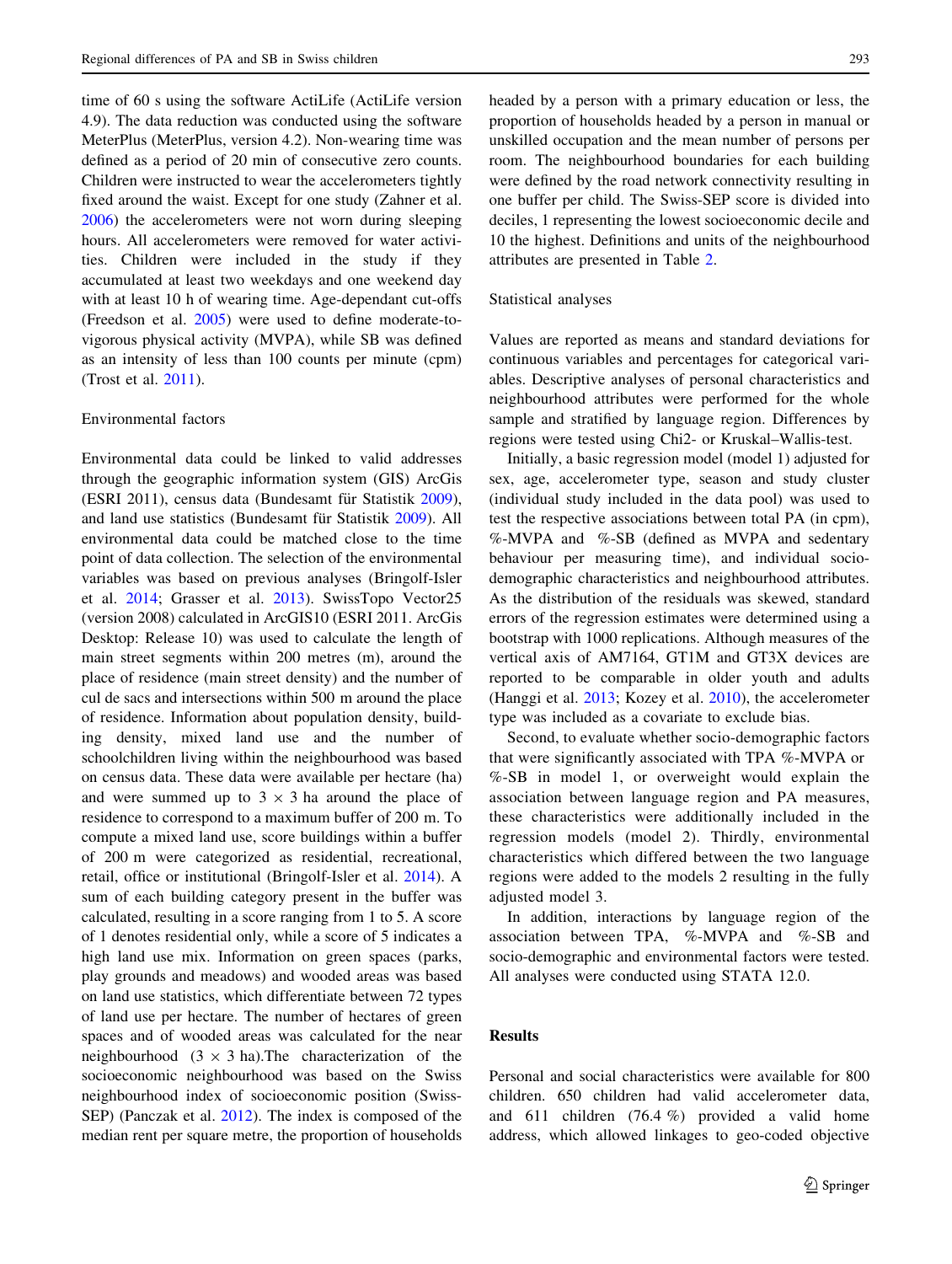environmental data. The mean age of included children was significantly higher (5.8 and 5.5 years, respectively) and significantly more children were included in the German-speaking part (81 and 70 %, respectively). No difference was found by sex. The final study population consisted of 395 (64.6 %) children from the Germanspeaking part and 216 (35.4 %) from the French-speaking part of Switzerland (Table 1). French-speaking children were significantly younger, had more often less educated parents and were of non-Swiss nationality ( $p < 0.001$ ). They had fewer siblings ( $p \lt 0.01$ ), and were less physically active and more sedentary than children from the German-speaking part of Switzerland ( $p < 0.001$ ) No

Table 1 Characteristics of the study population

difference by language region was found for parental education, employment of the mother and overweight.

Many neighbourhood attributes at the children's place of residence differed statistically significantly between the French- and the German-speaking part of Switzerland (Table 2). In the French-speaking part, main street density, population density, the mixed land use score  $(p < 0.001)$  and the schoolchildren density  $(p = 0.04)$ were higher than in the German-speaking part, whereas the building density, the number of cul de sac streets, the amount of green spaces and wooded areas and the Swiss socioeconomic neighbourhood score were significantly lower ( $p < 0.001$ ).

|                                   | Total $(n = 611)$ | Region             |                      |              |  |
|-----------------------------------|-------------------|--------------------|----------------------|--------------|--|
|                                   |                   | German $(n = 395)$ | French ( $n = 216$ ) |              |  |
| Age                               | 5.7(1.0)          | 6.2(0.8)           | 5.0(0.8)             | $\leq 0.001$ |  |
| Years                             |                   |                    |                      |              |  |
| Sex, $n$ (%)                      | 299 (48.9)        | 188 (47.6)         | 111(51.4)            |              |  |
| Girls                             | 312(51.1)         | 207 (52.4)         | 105(48.6)            | 0.4          |  |
| <b>Boys</b>                       |                   |                    |                      |              |  |
| Parental education, $n$ (%)       | 64(11.1)          | 27(7.3)            | 37 (17.8)            |              |  |
| Low                               | 257 (44.4)        | 192 (51.7)         | 65 (31.3)            | $\leq 0.001$ |  |
| Medium                            | 258 (44.5)        | 152 (58.9)         | 106(51.0)            |              |  |
| High                              |                   |                    |                      |              |  |
| Nationality, $n$ (%)              | 413 (67.6 %)      | 305 (77.2)         | 108(50.0)            |              |  |
| Swiss                             | 198 (32.4 %)      | 90(22.8)           | 108(50.0)            | $\leq 0.001$ |  |
| Non-Swiss                         |                   |                    |                      |              |  |
| Number of siblings, $n$ (%)       | 126 (20.6)        | 74 (18.7)          | 52(24.1)             |              |  |
| None                              | 430 (70.4)        | 276 (69.9)         | 154 (71.3)           |              |  |
| One                               | 55 (9.0)          | 45(11.4)           | 10(4.6)              | $\leq 0.01$  |  |
| Two and more                      |                   |                    |                      |              |  |
| Employment mother, $n$ (%)        | 248 (46.4)        | 125 (36.8)         | 123(63.1)            |              |  |
| Yes                               | 287 (53.6)        | 215 (63.2)         | 72 (36.9)            | 0.1          |  |
| No (housewife)                    |                   |                    |                      |              |  |
| Overweight, $n$ $(\%)$            | 540 (90.3)        | 350 (91.2)         | 190 (88.8)           |              |  |
| N <sub>o</sub>                    | 58 (9.7)          | 34(8.9)            | 24(11.2)             | 0.4          |  |
| Yes                               |                   |                    |                      |              |  |
| Data collection, $n$ (%)          | 382 (62.5)        | 276 (69.9)         | 106(49.1)            |              |  |
| Summer                            | 229 (37.5)        | 119(30.1)          | 110(50.9)            | $\leq 0.01$  |  |
| Winter                            |                   |                    |                      |              |  |
| Total PA <sup>a</sup>             | 677.5 (176.6)     | 716 (9.59)         | 606.5(14.2)          | < 0.001      |  |
| Counts per min                    |                   |                    |                      |              |  |
| $%$ MVPA <sup>a</sup>             | 21.3(4.4)         | 22.2(0.24)         | 19.6(0.35)           | < 0.001      |  |
| MVPA/total wearing time           |                   |                    |                      |              |  |
| % Sedentary <sup>a</sup>          | 24.90(6.2)        | 22.8 (0.32)        | 26.2 (0.47)          | < 0.001      |  |
| Sedentary time/total wearing time |                   |                    |                      |              |  |

Switzerland 2005–2010 (KISS, SCARPOL. Ballabeina and Pasture). Values are means (SD) or numbers and percentages [n (%)]

<sup>a</sup> Adjusted for sex, age, study cluster and accelerometer type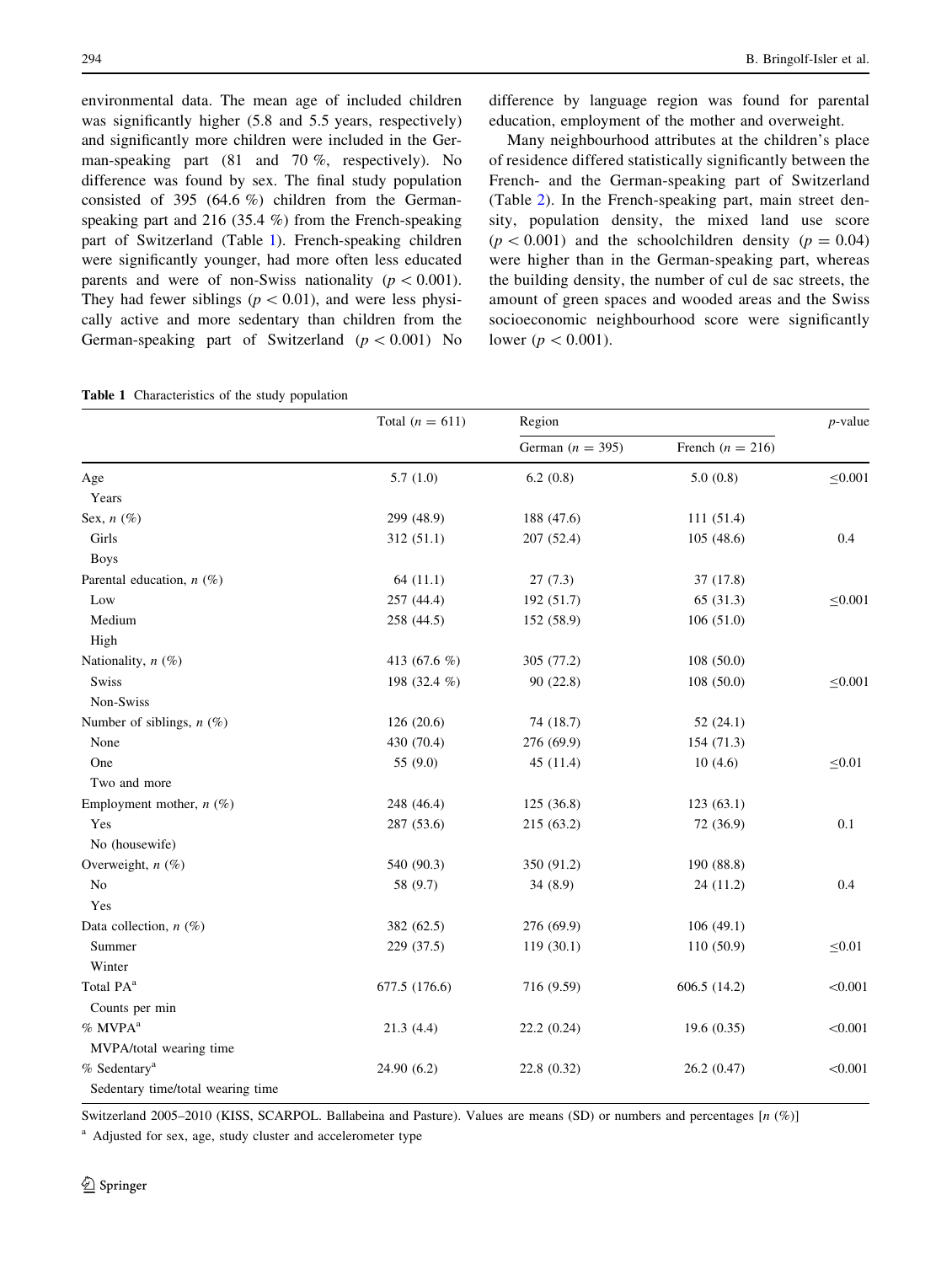Table 2 Distribution of GIS and census-based environmental factors by language region within Switzerland, 2005–2010 (KISS, SCARPOL. Ballabeina and Pasture)

|                                                                         | Total $(n = 611)$ | Region             | $p$ -value           |         |
|-------------------------------------------------------------------------|-------------------|--------------------|----------------------|---------|
|                                                                         |                   | German $(n = 395)$ | French ( $n = 216$ ) |         |
| Main streets                                                            | 488.4 (370.5)     | 368.8 (329.6)      | 707.0 (340.6)        | < 0.001 |
| $m$ in a buffer of 200 m                                                |                   |                    |                      |         |
| Population density<br>$n \times 9$ ha <sup>-1</sup>                     | 533.2 (428.4)     | 369.5 (309.9)      | 832.5 (453.2)        | < 0.001 |
| Building density<br>$n \times 9$ ha <sup>-1</sup>                       | 53.8 (32.4)       | 58.1 (35.9)        | 46.0(23.0)           | < 0.001 |
| Mixed land use                                                          | 2.9(1.7)          | 2.6(1.7)           | 3.5(1.7)             | < 0.001 |
| Score $(1 \text{ to } 5)^a$                                             |                   |                    |                      |         |
| Intersections                                                           | 56.8 (24.7)       | 57.9 (28.9)        | 54.8 (14.2)          | 0.96    |
| Number of intersections (three or more streets)<br>in a buffer of 500 m |                   |                    |                      |         |
| Cul de sac streets                                                      | 7.0(4.1)          | 7.6(4.4)           | 6.0(3.5)             | < 0.001 |
| Number in a buffer of 500 m                                             |                   |                    |                      |         |
| Green playing areas                                                     | 1.1(1.7)          | 1.5(2.0)           | 0.3(0.6)             | < 0.001 |
| Number of assigned ha $\times$ 9 ha <sup>-1</sup>                       |                   |                    |                      |         |
| Woods<br>Number of assigned ha $\times$ ha <sup>-1</sup>                | 0.6(1.1)          | 0.7(1.2)           | 0.3(0.8)             | < 0.001 |
| School children density<br>$n \times 49$ ha <sup>-1</sup>               | 15.4(17.7)        | 13.4 (12.6)        | 19.0(24.1)           | 0.004   |
| Swiss socioeconomic neighbourhood-scoreb<br>Score $(1 \text{ to } 10)$  | 5.1(2.9)          | 5.7(2.8)           | 3.9(2.7)             | < 0.001 |

<sup>a</sup> Score range of 1 to 5, indicating the presence or the absence of five types of land use (residential, entertainment, retail, office, institutional) per 9 ha

 $b$  Deciles of neighbourhoods (1 = low SES) based on the median rent per square metre, the proportion of household headed by a person with primary education or less, the proportion headed by a person with manual or unskilled occupation and the mean number of persons per room

Table 3 shows the respective associations between TPA, %-MVPA, %-SB and the socio-demographic characteristics and the neighbourhood attributes adjusted for the basic characteristics sex, age, accelerometer type, season and study cluster (model 1). Boys were more active than girls, and children were more active and less sedentary in summer than in winter, whereas age was neither significantly associated with PA nor with SB. Children from the French-speaking part showed 13 % less TPA, 11 % less %-MVPA and 13 % higher %-SB (i.e. 13 % more minutes of %-SB per day) than those from the Germanspeaking part. Non-Swiss children and children living in a neighbourhood with higher main street density were less physically active, whereas children living in a higher socioeconomic neighbourhood were more physically active compared to their respective counterparts. All other tested socio-demographic and environmental factors showed no significant association with PA or SB.

The difference in TPA, %-MVPA and %-SB in children living in the French-speaking part compared to German-speaking part for model 1 (basic model), model 2

(after adjustment for socio-demographic factors and overweight) and model 3 (after additional adjustment for environmental factors) is displayed in Fig. 1. Estimates of TPA, %-MVPA and %-SB in the basic model 1 did not substantially change after additional adjustments for social factors and overweight (13, 12, 14 %, model 2), nor after the inclusion of neighbourhood attributes (12, 10, 13 %, model 3). The explained variability of the model increased slightly from  $R^2 = 0.13$ , 0.11 and 0.22 for TPA, %-MVPA and %-SB, respectively, for models 1 to  $R^2 = 0.17$ , 0.16 and 0.24, respectively, for models 3.

When effect modification of the association between PA measures and socio-demographic and environmental variables by language region was tested, significant interactions were found. Whereas the number of cul de sac streets was positively associated with TPA and %-MVPA in children from the French-speaking part, a negative association was observed in children from the Germanspeaking part (*p* value of the likelihood ratio test  $= 0.04$ and 0.03 for TPA and %-MVPA, respectively). Moreover, main street density increased %-SB more strongly in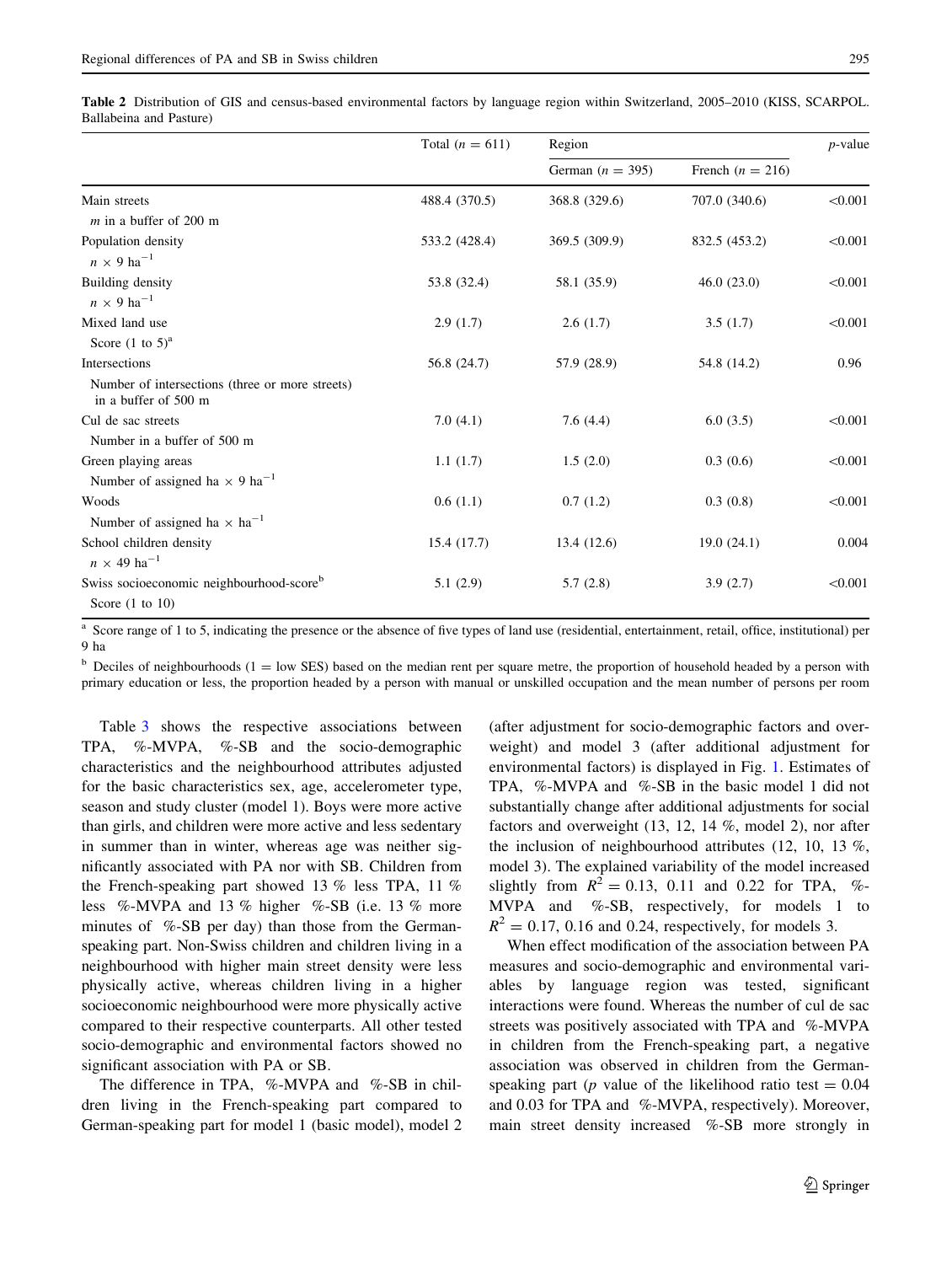|  | Table 3 Association of socio-demographic and neighbourhood factors with physical activity and sedentary behaviour (adjusted for sex, age, |  |  |  |  |  |  |
|--|-------------------------------------------------------------------------------------------------------------------------------------------|--|--|--|--|--|--|
|  | accelerometer type and season of the measurement, study and wearing time); $n = 1742$                                                     |  |  |  |  |  |  |

|                                                                          | TPA [ $\beta$ -coeff (95 % CI)]    | MVPA [ $\beta$ -coeff (95 % CI)] | SB [ $\beta$ -coeff (95 % CI)] |
|--------------------------------------------------------------------------|------------------------------------|----------------------------------|--------------------------------|
| Socio-cultural factors                                                   |                                    |                                  |                                |
| Swiss language region                                                    | 0 (Reference group)                |                                  |                                |
| German                                                                   | $-90.4$ ( $-128.0$ to $-52.8$ )*** | $-2.4$ (-3.3 to -1.4)***         | 3.3 (2.2 to $4.5$ )***         |
| French                                                                   |                                    |                                  |                                |
| Highest parental education                                               | 0 (Reference group)                |                                  |                                |
| Low                                                                      | $-30.3$ ( $-82.8$ to 22.3)         | $-0.8$ ( $-2.0$ to 0.5)          | $0.9$ (-0.7 to 2.4)            |
| Medium                                                                   | $-22.7$ (72.1 to 26.7)             | $-0.5$ ( $-1.6$ to 0.6)          | 1.1 $(-0.5 \text{ to } 2.6)$   |
| High                                                                     |                                    |                                  |                                |
| Nationality                                                              | 0 (Reference group)                |                                  |                                |
| <b>Swiss</b>                                                             | $-42.0$ ( $-70.5$ to $-13.6$ )**   | $-1.1$ (-1.8 to $-0.3$ )**       | $0.2$ (-0.9 to 1.2)            |
| Non-Swiss                                                                |                                    |                                  |                                |
| Number of siblings                                                       | 0 (Reference group)                |                                  |                                |
| None                                                                     | 1.6 $(-35.2 \text{ to } 38.5)$     | $0.2$ (-0.6 to 1.1)              | $-0.2$ ( $-1.5$ to 1.0)        |
| One                                                                      | 7.5 $(-33.6 \text{ to } 48.5)$     | $0.2$ (-0.8 to 1.2)*             | $-0.1$ ( $-1.4$ to 1.3)        |
| Two and more                                                             |                                    |                                  |                                |
| Employment of mother                                                     | 0 (Reference group)                |                                  |                                |
| External job                                                             | 24.7 $(-7.8 \text{ to } 57.3)$     | $0.5$ (-0.3 to 1.3)              | $-0.5$ ( $-1.6$ to 0.6)        |
| Housewife                                                                |                                    |                                  |                                |
| Season of data collection <sup>a</sup>                                   | 0 (Reference group)                |                                  |                                |
| Summer                                                                   | $-72.3$ (-101.2 to -43.3)***       | $-1.4$ (-2.2 to $-0.6$ )***      | $0.9$ (-0.1 to 2.0)            |
| Winter                                                                   |                                    |                                  |                                |
| Personal factors                                                         |                                    |                                  |                                |
| Age <sup>a</sup>                                                         | $-2.5$ ( $-27.8$ to 22.9)          | $-0.5$ ( $-1.1$ to 0.2)          | $0.2$ (-0.7 to 1.0)            |
| Increase per year                                                        |                                    |                                  |                                |
| Sex <sup>a</sup>                                                         | 0 (Reference group)                |                                  |                                |
| <b>Boys</b>                                                              | $-60.8$ (-87.7 to 33.9)***         | $-1.5$ (-2.2 to $-0.9$ )***      | $0.7$ (-0.1 to 1.6)            |
| Girls                                                                    |                                    |                                  |                                |
| Overweight                                                               | 0 (Reference group)                |                                  |                                |
| N <sub>o</sub>                                                           | $-16.4$ ( $-54.8$ to 22.0)         | $-0.3$ (-1.3 to -0.8)            | $0.0$ (-1.4 to 1.4)            |
| Yes                                                                      |                                    |                                  |                                |
| <b>Environmental</b> factors                                             |                                    |                                  |                                |
| Main streets                                                             | $-24.0$ ( $-42.2$ to $-5.7$ )**    | $-0.5$ (-1.0 to $-0.0$ )*        | $0.4$ (-0.3 to 1.1)            |
| Increase per IQR <sup>b</sup>                                            |                                    |                                  |                                |
| Population density                                                       | $-13.7$ ( $-34.3$ to 6.9)          | $-0.3$ ( $-0.9$ to 0.3)          | $0.2$ (-0.6 to 1.0)            |
| Increase per IQR <sup>b</sup>                                            |                                    |                                  |                                |
| <b>Building density</b>                                                  | 10.3 ( $-8.6$ to 29.2)             | $0.3$ (-0.2 to 0.8)              | $-0.3$ (-6.4 to 3.8)           |
| Increase per IQR                                                         |                                    |                                  |                                |
| Mixed land use                                                           | $2.6$ (-20.1 to 25.3)              | $0.0$ (-0.5 to 0.6)              | $-0.0$ ( $-0.7$ to 0.7)        |
| Increase per IQR <sup>b</sup>                                            |                                    |                                  |                                |
| Green space                                                              | $9.2$ (-1.0 to 19.5)               | $0.2$ (-0.1 to 0.4)              | $-0.2(-0.4 \text{ to } 0.0)$   |
| Increase per IQR <sup>b</sup>                                            |                                    |                                  |                                |
| Woods                                                                    | 4.6 $(-7.1 \text{ to } 16.4)$      | $-0.0$ ( $-0.3$ to 0.3)          | $0.0$ (-0.4 to 3.8)            |
| Increase per IQR <sup>b</sup>                                            |                                    |                                  |                                |
| Schoolchildren density                                                   | $0.1$ (-13.5 to 13.7)              | $-0.1$ ( $-0.4$ to 0.2)          | $0.2$ (-0.1 to 0.6)            |
| Increase per IQR <sup>b</sup>                                            |                                    |                                  |                                |
| Swiss Socioeconomic neighbourhood index<br>Increase per IQR <sup>b</sup> | 32.8 (4.8 to $60.6$ )*             | $0.8$ (0.1 to 1.5)*              | $-0.1$ (-0.3 to 0.1)           |

Switzerland 2005–2010 (KISS, SCARPOL. Ballabeina and Pasture)

TPA total physical activity in cpm, MVPA moderate-to-vigorous physical activity, SB sedentary behaviour

\*  $p \le 0.05$ ; \*\*  $p < 0.01$ ; \*\*\*  $p \le 0.001$ 

<sup>a</sup> Not adjusted for itself

<sup>b</sup> Increase from the 25th to the 75th percentile (interquartile range, IQR) of each environmental attribute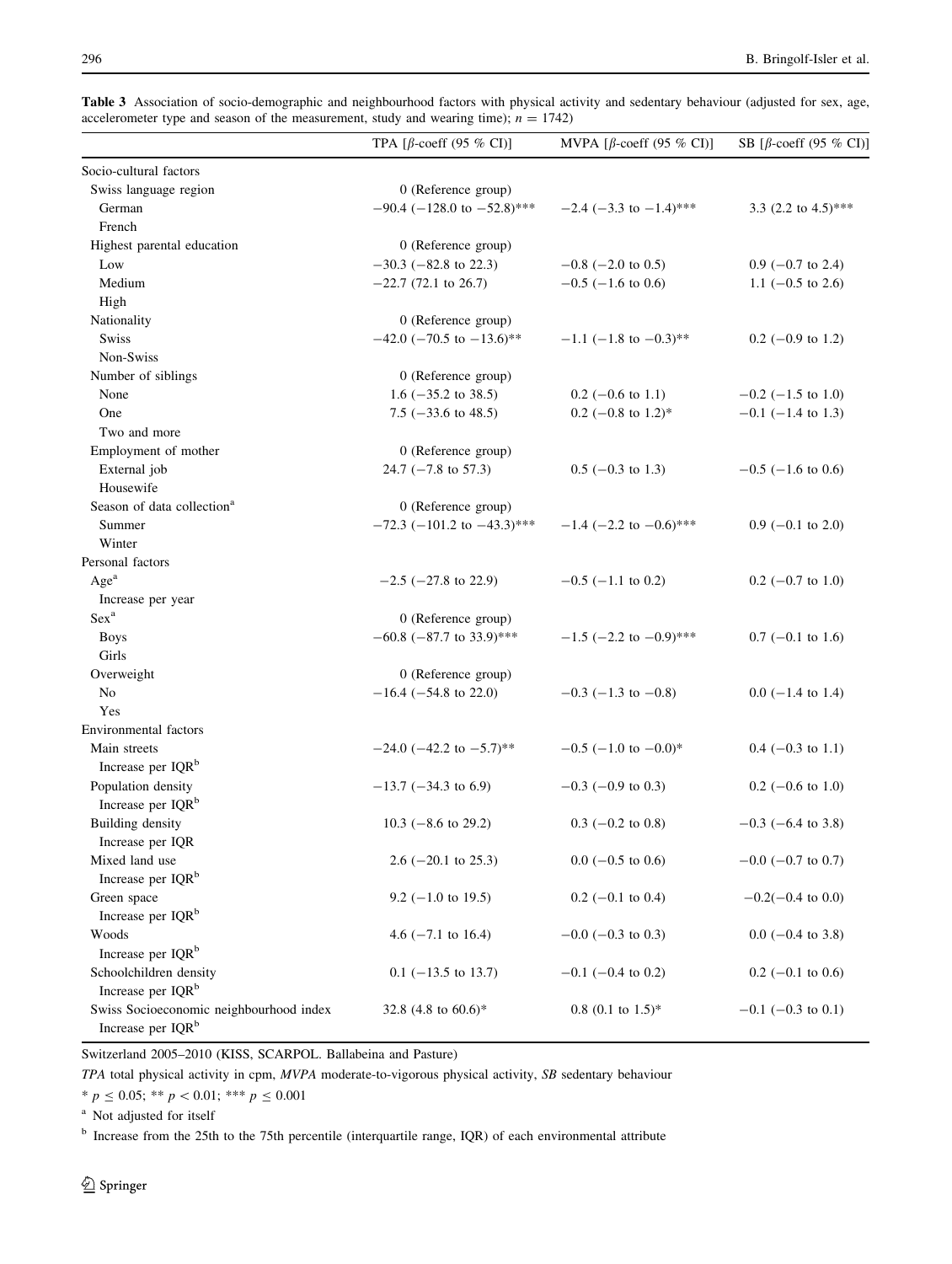Fig. 1 Differences in PA and SB between language regions according to three different adjustment models. Switzerland 2005–2010 (KISS, SCARPOL, Ballabeina and Pasture) The German-speaking region was taken as reference. The difference in total PA, %-MVPA and %-SB between the two language areas remained similar for the basic model 1 (adjusting for age, sex, study cluster, season of measurement and type of accelerometer), the model 2 with further adjustment for socio-demographic factors and overweight and the final model 3 with additional adjustments for environmental factors (difference between language regions:  $p < 0001$  for all models)



French as compared to German-speaking children (likelihood ratio test  $p = 0.03$ , and building density was more strongly inversely related to %-SB in French compared to German-speaking children (likelihood ratio test  $p = 0.02$ ). An increase of green spaces in the neighbourhood tended to be more strongly associated with less sedentary time in German as compared to French-speaking children (likelihood ratio test:  $p = 0.01$ ) and the Swiss-SEP tended to be inversely associated with SB in German-speaking children and positively in French-speaking children although not statistically significant in both regions (likelihood ration test:  $p = 0.05$ ). For all other socio-demographic or environmental factors, no interaction with language region was statistically significant.

## Discussion

The present study highlights that pronounced differences in PA and SB are observed between children living in two distinct language regions within a single country with similar national health policies and regulations. Although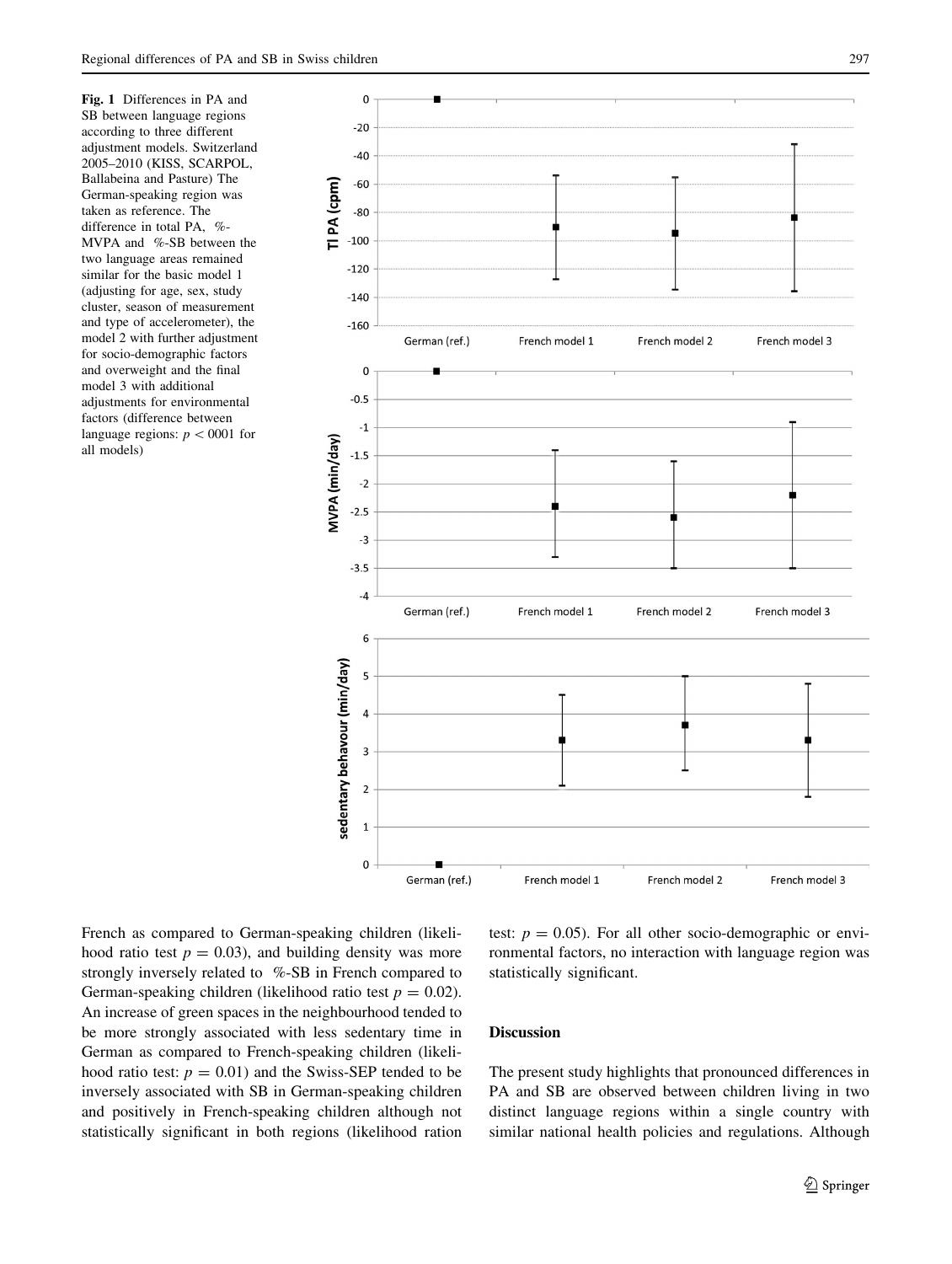the two regions differed significantly with respect to several environmental characteristics and a number of sociodemographic factors, those characteristics did not explain the regional differences in PA and SB. These results underline that other aspects which differ by language region may play an important role in determining PA and SB in children including behavioural differences as health attitudes and perceptions are culturally rooted.

Previous studies reporting variations in objectively measured PA and SB between countries (Ekelund et al. 2012; Verloigne et al. 2012) claimed that different sport policies and access to sport facilities might explain country differences (Verloigne et al. 2012). In the present Swiss study, however, regional differences in PA and SB were noted although sport policies such as the number of physical education classes at school and the support for sport programmes are the same in all language regions, thus—at least for young children—precluding differing sports policies as an explanation.

A previous study in Swiss preschool children (Burgi et al. 2010) reported similar differences in PA behaviour along the language boundaries. However, that study could not exclude that characteristics of the built environmental might explain the regional differences. The neighbourhood environment has been shown to influence physical activity in adults and children likewise (Bringolf-Isler et al. 2014; Grasser et al. 2013). However, in the present study, aspects of the built environment did not explain the regional differences although several of these factors were related to PA. Language region was even a stronger correlate of PA and SB than migration background or educational level of the parents, factors that have been found to influence PA or SB in previous studies (De Craemer et al. 2012; Hesketh et al. 2006).

The tested socio-demographic and environmental factors did not explain the differences in PA and SB found by language regions bringing up the influence of the cultural background and of the children. Cultural factors explained a significant proportion of the variance in safety concerns in a study testing PA-related parenting practices (O'Connor et al. 2014). Moreover, objectively assessed parental PA has been shown to be associated with PA in their children at ages 5–6 years (Jago et al. 2014) stressing the possible influence of parental behaviour, their cultural background and their health attitudes on the behaviour of their offspring's irrespective of policies, socio-demographics and the built environment. Previous studies showed that behavioural differences according to language boundaries can even exist within a single town: A study in the bilingual city of Biel/Bienne in Switzerland illustrated that French primary school children spent significantly less time playing vigorously outdoors than their Germanspeaking peers (Bringolf-Isler et al. 2010), and parents of French-speaking children were significantly more likely to drive their children to school compared to parents of German-speaking children, although distance to school, the level of urbanization and other environmental characteristics were comparable (Bringolf-Isler et al. 2008). Similarly, among Belgium adults, differences in utilitarian cycling were found between adults living in Flanders as compared to Brussels or Wallonia which were independent of environmental correlates and are likely to be rooted in the Flemish culture (de Geus et al. 2014). Interestingly, differences in health relevant behaviour between language regions in Switzerland are not limited to measures of PA. Among Swiss adults, more smoking and alcohol consumption have been reported by French compared to German-speaking persons, and this went along with differentials in cause-specific mortality despite similar allcause mortality (Faeh et al. 2009). Health behaviour and health attitudes in a single country thus do not have to be the same for the whole population, if different cultures and language regions exist (Humpel et al. 2002). PA and SB may be influenced by other social factors not assessed here such as friends' and parents' support, encouragement, participation, perceptions and other mechanisms. Moreover, it has been shown that besides health risk behaviours also their correlates can differ by country (Behanova et al. 2014) pointing to an effect modification by culture. All these aspects have to be understood to plan appropriate tailored interventions.

Strength of the present study is the relatively large number of objective measurements of PA in young children collected in a single country using standardized procedures for data collection and analysis. However, there are also noteworthy limitations. The assessment of the environment was limited to available objective information, which could be linked to the home address. Yet, parents' subjective perceptions of the environment, their fears and safety concerns or indicators of social coherence and social capital were not available for analysis. Such subjective attitudes might, however, influence children's use of the physical environment and may also be influenced by cultural factors. Thus, future studies should include both the objective environment and the subjective assessment of the environment. Nevertheless, evaluating the impact of objective environmental factors on PA and SB may improve our understanding of modifiable factors for PA, which could be translated into public health strategies to increase PA and reduce SB (Ding et al. 2013). The combination of four studies can bring interesting findings, but it causes also methodological problems. Although we controlled for study cluster and accelerometer device, we cannot completely exclude that the heterogeneity of the data collection affected the result. In addition, epoch time had to be re-integrated to 60 s. As a consequence, the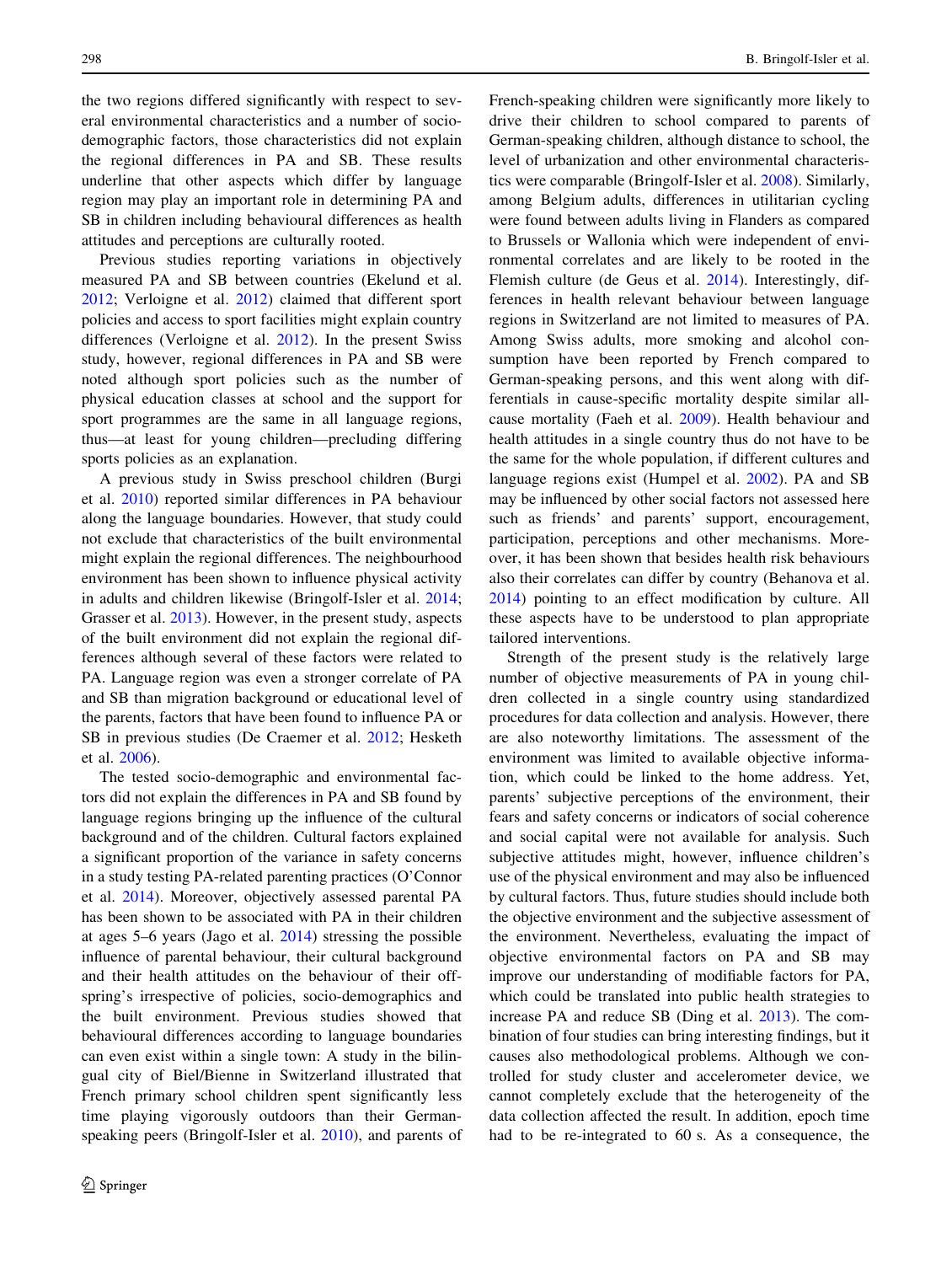prolongation of the epoch time can slightly shorten the classification of MVPA and prolong time spent with SB (Ojiambo et al. 2011). Accelerometers are considered valid and reliable measurement devices but they have some limitations, too. This includes the inability to assess water activities and to properly assess PA of upper body training, or gliding activities without accelerations of the body (Corder et al. 2008). Nevertheless, one can expect that these differences in activity probably differ in a manner similar to the measured activities and that neither upper body training nor swim lessons have a big impact on PA in children aged 4 to 7. Furthermore, the short measurement period of at least 3 days limits the generalizability of the findings. However, 90 % of the children provided more than 3 valid days and a sensitivity analysis excluding the children with a short measurement did not change any result. A further limitation is the cross-sectional nature of the study precluding any suggestion of causality.

### Conclusion

The language region carried out its own independent influence on PA and SB in Swiss children, independent of individual, social and environmental factors. These differences might be culturally rooted but not understood so far. Cultural differences have to be taken into account when transferring public health strategies and interventions. They should be adapted to socio-cultural norms, even within the same country. To promote and support healthy behaviour of the population, and to better understand cross-country differences, knowledge about culturally rooted health beliefs and behaviour is needed.

Acknowledgments This work was supported by the Swiss Federal Commission of Sports. The authors are grateful to their colleagues, Marco Waser, Christian Schindler, Adrian Spörri-Fahrni and the Swiss National Cohort for their support.

Conflict of interest The authors declare that they have no conflict of interest.

Ethical standard The individual studies had been approved by the respective regional ethic committees (ethical committees of Aargau, Basel, Bern and St. Gallen). All participants or their parents gave written consent or assent for their participation.

Open Access This article is distributed under the terms of the Creative Commons Attribution License which permits any use, distribution, and reproduction in any medium, provided the original author(s) and the source are credited.

#### References

cardiovascular risk factors in children from Denmark, Estonia and Portugal: the European Youth Heart Study. Int J Pediatr Obes 3(Suppl 1):58–66. doi:[10.1080/17477160801896366](http://dx.doi.org/10.1080/17477160801896366)

- Behanova M, Nagyova I, Katreniakova Z, van Ameijden EJ, van Dijk JP, Reijneveld SA (2014) Health-risk behaviours in deprived urban neighbourhoods: a comparison between Slovak and Dutch cities. Int J Public Health 59:405–414. doi:[10.1007/s00038-013-](http://dx.doi.org/10.1007/s00038-013-0536-4) [0536-4](http://dx.doi.org/10.1007/s00038-013-0536-4)
- Brage S, Wedderkopp N, Ekelund U, Franks PW, Wareham NJ, Andersen LB, Froberg K (2004) Features of the metabolic syndrome are associated with objectively measured physical activity and fitness in Danish children: the European Youth Heart Study (EYHS). Diabetes Care 27:2141–2148
- Bringolf-Isler B, Kriemler S, Mäder U, Dössegger A, Hofmann H, Kriemler S, Puder JJ, Braun-Fahrlander C (2014) Relationship between the objectively-assessed neighborhood area and activity behavior in Swiss youth. Prev Med Rep 1:14–20
- Bringolf-Isler B, Grize L, Mader U, Ruch N, Sennhauser FH, Braun-Fahrlander C (2008) Personal and environmental factors associated with active commuting to school in Switzerland. Prev Med 46:67–73
- Bringolf-Isler B, Grize L, Mader U, Ruch N, Sennhauser FH, Braun-Fahrlander C (2009) Assessment of intensity, prevalence and duration of everyday activities in Swiss school children: a crosssectional analysis of accelerometer and diary data. Int J Behav Nutr Phys Act 6:50. doi[:10.1186/1479-5868-6-50](http://dx.doi.org/10.1186/1479-5868-6-50)
- Bringolf-Isler B, Grize L, Mader U, Ruch N, Sennhauser FH, Braun-Fahrlander C (2010) Built environment, parents' perception, and children's vigorous outdoor play. Prev Med 50:251–256
- Bundesamt für Statistik (2009) GEOSTAT Datenbeschreibung: [http://](http://www.bfs.admin.ch/bfs/portal/de/index/dienstleistungen/geostat/datenbeschreibung.html) [www.bfs.admin.ch/bfs/portal/de/index/dienstleistungen/geostat/](http://www.bfs.admin.ch/bfs/portal/de/index/dienstleistungen/geostat/datenbeschreibung.html) [datenbeschreibung.html.](http://www.bfs.admin.ch/bfs/portal/de/index/dienstleistungen/geostat/datenbeschreibung.html) Accessed Feb 2014
- Burgi F et al (2010) Socio-cultural determinants of adiposity and physical activity in preschool children: a cross-sectional study. BMC Public Health 10:733. doi:[10.1186/1471-2458-10-733](http://dx.doi.org/10.1186/1471-2458-10-733)
- Chinapaw MJ, Mokkink LB, van Poppel MN, van Mechelen W, Terwee CB (2010) Physical activity questionnaires for youth: a systematic review of measurement properties. Sports Med 40:539–563
- Cole TJ, Bellizzi MC, Flegal KM, Dietz WH (2000) Establishing a standard definition for child overweight and obesity worldwide: international survey. BMJ 320:1240–1243
- Corder K, Ekelund U, Steele RM, Wareham NJ, Brage S (2008) Assessment of physical activity in youth. J Appl Physiol 105:977–987
- De Craemer M et al (2012) Correlates of energy balance-related behaviours in preschool children: a systematic review. Obes Rev 13(Suppl 1):13–28. doi:[10.1111/j.1467-789X.2011.00941.x](http://dx.doi.org/10.1111/j.1467-789X.2011.00941.x)
- de Geus B et al (2014) Utilitarian cycling in Belgium: a crosssectional study in a sample of regular cyclists. J Phys Act Health 11(5):884–894
- Ding D et al (2013) Perceived neighborhood environment and physical activity in 11 countries: do associations differ by country? Int J Behav Nutr Phys Act 10:57. doi:[10.1186/1479-](http://dx.doi.org/10.1186/1479-5868-10-57) [5868-10-57](http://dx.doi.org/10.1186/1479-5868-10-57)
- Ekelund U, Luan J, Sherar LB, Esliger DW, Griew P, Cooper A (2012) Moderate to vigorous physical activity and sedentary time and cardiometabolic risk factors in children and adolescents. JAMA 307:704–712. doi[:10.1001/jama.2012.156](http://dx.doi.org/10.1001/jama.2012.156)
- Faeh D, Minder C, Gutzwiller F, Bopp M, Swiss National Cohort Study G (2009) Culture, risk factors and mortality: can Switzerland add missing pieces to the European puzzle? J Epidemiol Community Health 63:639–645. doi[:10.1136/jech.](http://dx.doi.org/10.1136/jech.2008.081042) [2008.081042](http://dx.doi.org/10.1136/jech.2008.081042)
- Freedson P, Pober D, Janz KF (2005) Calibration of accelerometer output for children. Med Sci Sports Exerc 37:S523–S530

Andersen LB, Sardinha LB, Froberg K, Riddoch CJ, Page AS, Anderssen SA (2008) Fitness, fatness and clustering of